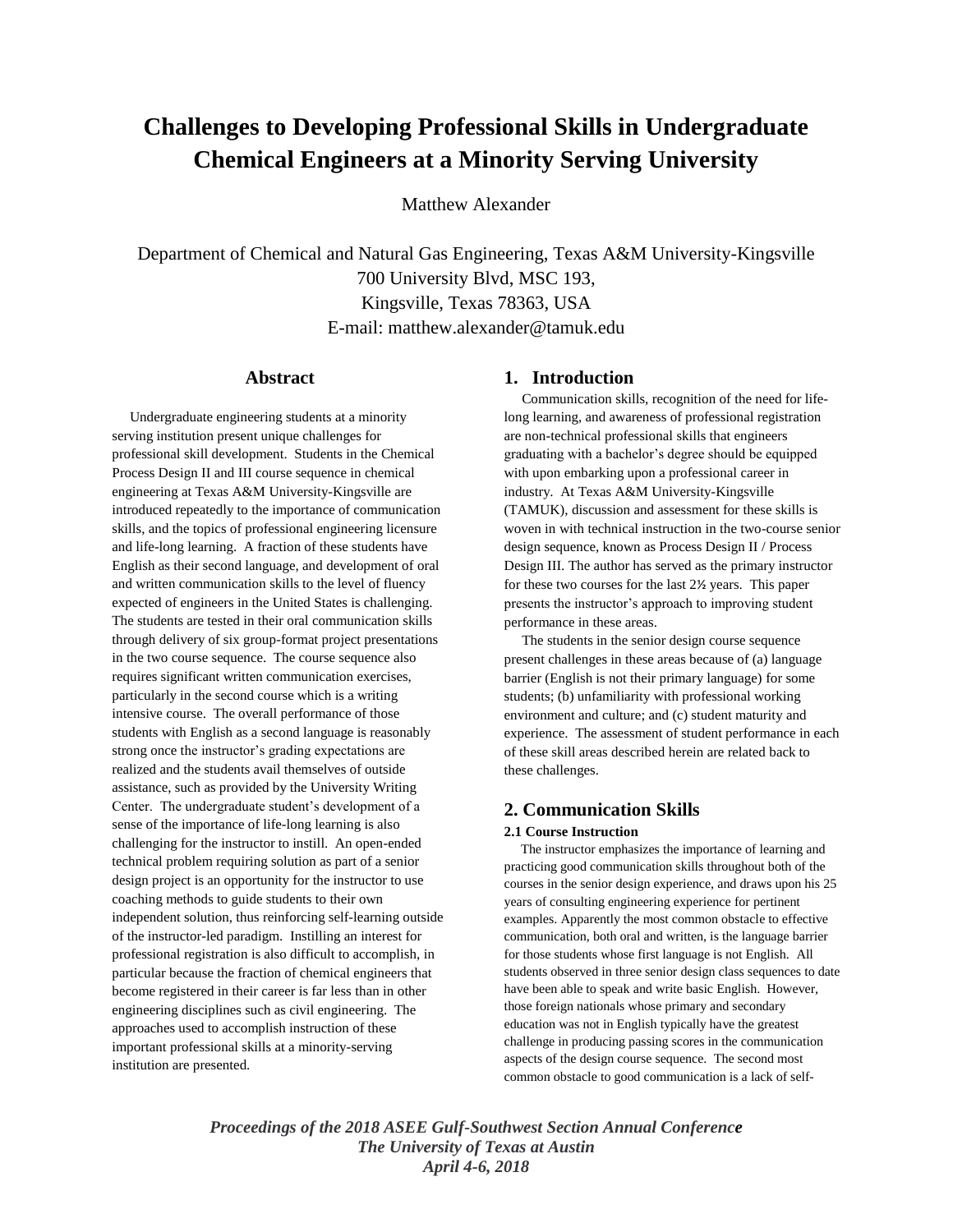confidence or nervousness amongst a minority of students in the oral presentations. Also, many students relay that they have very little public speaking experience, even though they are college seniors and most of them have already completed a required business communications course prior to the senior design course sequence.

 In the Design II course, the students are required to work on four short group projects on different topics. In the first and last projects in this first course, the students submit a written report and give a short 4 to 5 minute presentation. In the second and third projects, only a written report is submitted. The instructor grades the report on a group basis, while the students receive individual grades for the oral presentations. Constructive feedback is provided on the written reports in the form of embedded comments in a Word document, which the students use to guide their preparation of a final report version, which is also graded. Constructive feedback is provided on the oral presentations as verbal comments to the entire class on poor speaking habits observed among many students, as well as individual comments for specific students. In the case of individual students, the most common issue are those students who are simply very nervous speaking in front of a group of peers, or those students who absolutely require notes to assist in completing a short speech. In the Design III course, further development of oral and written communication skills is emphasized. This course is a Southern Association of Colleges and Schools (SACS) designated writing-intensive course (5,000 word requirement for each student during the semester). The requirement is met with the instructor's assignment of ten 500-word student essays, one per week, over the course of the semester. The prompts for this series of student essays cover a range of topics germane to engineers about to graduate, such as process safety, engineering registration, ethics, and project management. The oral communication skills are also emphasized in that the students continue to present longer and longer group presentations on the progression of their senior design projects.

#### **2.2 Student Evaluation**

 The instructor's expectation for student communication skills is to witness a steady improvement in this area as the Design II / Design III course sequence progresses. Steady improvement is expected because the students have multiple opportunities to practice and improve on these skills through the course sequence. The data presented here on communication looks at student scores from this perspective.

 The ten writing assignments used in the Design III course to evaluate written communication skills of each individual are spread out evenly over the first 11 weeks of a long semester. Figure 1 presents the trend in the average of student scores for each of the ten assignments. In each assignment, 60 percent of the grade is based upon proper

and effective written communication. As the graph indicates, improvement in the assignment scores (positive slope of linear estimate) occurred for the spring 2017 and summer 2017 courses, but not for the spring 2016 course. The lack of improvement with time in the first course may be attributable to this being the instructor's first experience in grading papers of this type. The improvement in scores in the other two Design III course offerings indicates the grading emphasis on communication skills is having the desired effect. One component of the writing intensive assignments is the requirement that the instructor provide feedback on at least one of the assignments, which the students must then respond to in the form of a second version of the document used for final grading.

 The improvement in students' oral communication skills were assessed as the change between two sequential events, that is a first versus last presentation score (scores all individually-based). The data presented here is a simple assessment of whether or not there was an improvement in oral presentation scores between the two chosen occurrences. The instructor's oral presentation grading rubric includes 60 percent of the grade being based upon proper and effective oral communication. Additionally, the comparison presented here is based only on those students who had a score below 90 on their first presentation. The instructor believes his scoring rubric is such that a score of 90 or above represents a student with reasonably good allaround presentation skills whose score will mostly be a function of the technical information he or she presents.

 Figure 2 presents these results of the number of students that displayed an improvement from a first oral presentation to a final oral presentation. Approximately 80% of students showed improvement in their oral presentations in the first two data sets, while only 20% showed improvement in the third. The data for spring 2016 Design III course had one intervening oral presentation between the first and last used for comparison. The data for springsummer 2017 Design III course had three intervening oral presentations between the first and last used for comparison. The data for fall 2017 Design II course had no intervening oral presentations between the first and last used for comparison. This lack of intervening presentations is the likely reason that the improvement numbers were much lower than in the first two data sets.

 Potential language barrier and student maturity and experience level are the challenges that are most relevant to whether students are successful in this skill area. Practice through repetition of both written and oral communication activities is a primary pathway to improvement. This approach also ties in with student maturity and experience.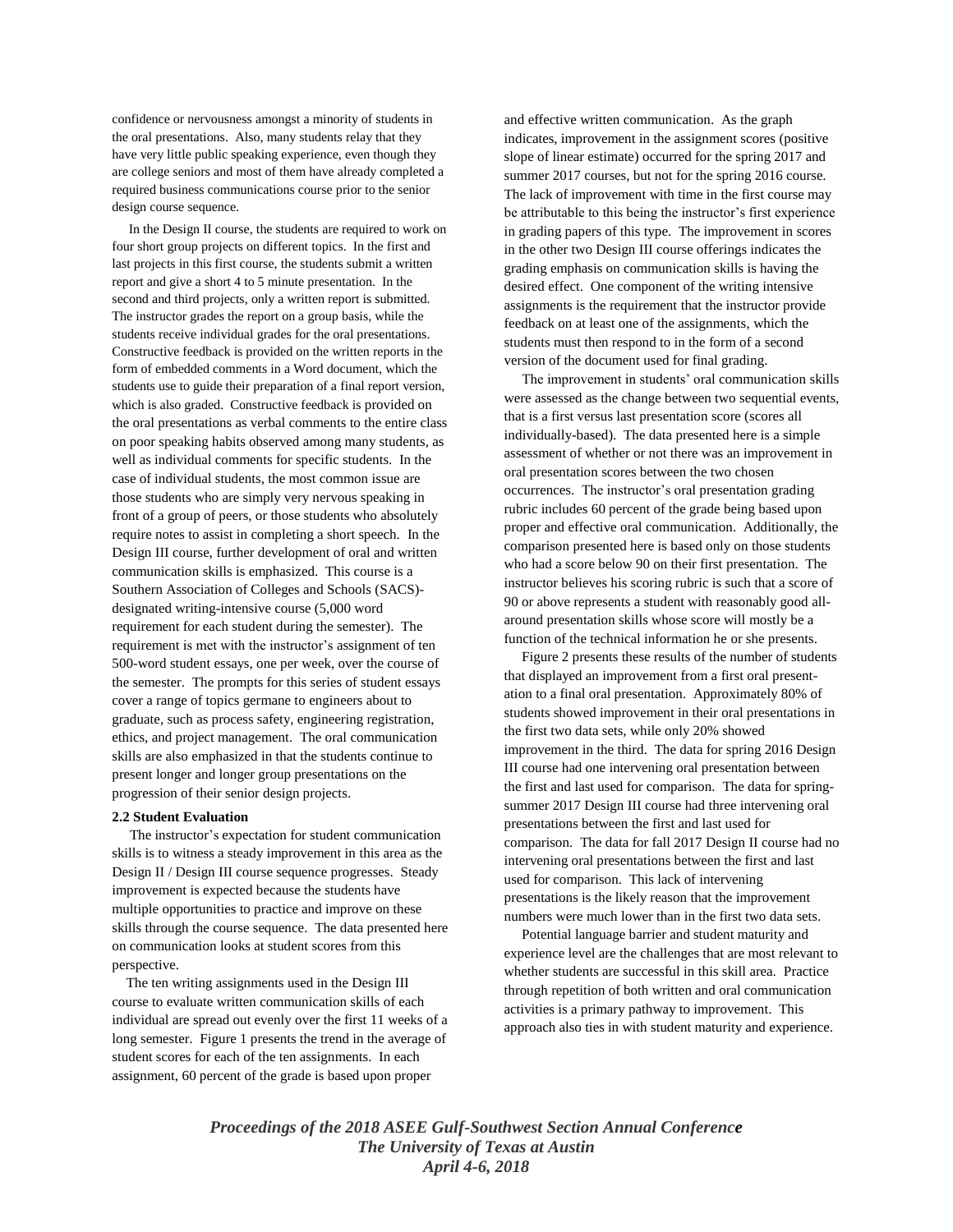# **3. Life-long Learning Skill**

#### **3.1 Course Instruction**

 The "recognition of the need for, and an ability to engage in life-long learning" is ABET (Accreditation Board for Engineering and Technology) student outcome "i". In chemical engineering at TAMUK, this student outcome is assessed in the Design II class, but not the Design III class. Life-long learning is an important issue for undergraduate seniors to embrace as they are about to embark on a professional career. The instructor has found two ways to assess student comprehension and acceptance of this idea. First, the instructor looks for instances during student group performance of their senior design projects where individuals or the entire group struggle to find a tractable approach to a particular technical problem for which they have not received formal instruction in prior chemical engineering core coursework. A good indication of embracing life-long learning is when the students are able to delve into the technical material to the point necessary to generate a reasonable solution to their technical problem in their senior design project. The second way that the instructor has found to assess student acceptance of life-long learning is the creation of a homework problem set that tests the student's understanding of a quantitative topic on which they have not yet received a lecture, but for which instructional information is readily available (such as in the course textbook) to the students. The instructor is beginning to implement this latter approach in the Design II and Design III course sequence.

#### **3.2 Student Evaluation**

 In two years of Design III course instruction, the instructor has observed roughly one-half of the senior design groups (7 out of 13 in spring 2016, 5 out of 11 in spring 2017) demonstrate life-long learning acceptance, as indicated by the numbers shown in Figure 3. In most cases, the independent search for solutions or approaches for a particular technical issue facing a design project group begins with the work of a single member of the group. Sometimes this effort spreads to all the group members, although sometimes it does not. A much lower incidence of life-long learning occurred in the summer 2017 Design III course offering, likely due to this course being conducted in a compressed environment of a single summer (4½ week) term.

 Examples of senior design project technical problems that groups have tackled and thus demonstrated life-long learning skills include (a) process heat integration for a series of evaporators to remove water from ethylene glycol production; (b) evaluation of differences in feedstock and product market values at different locations around the world as a basis for selection of a chemical plant location;

(c) selection of an optimal combination of hydrocarbon products from natural gas feedstock using Fischer-Tropsch synthesis; and (d) development in Aspen of a multi-column distillation system to accomplish product separations associated with a ternary azeotrope system associated with ethyl acetate production. In all of these cases, the life-long learning experience was promoted by the instructor using coaching techniques to guide the students in their search for information and in putting the new information to work to solve their particular design problem, rather than the instructor providing direct answers to their technical questions. Most students seemed to embrace this new learning approach and indicated appreciation for it as the instructor implemented it, principally in the weekly individual design group meetings with the instructor.

 Student maturity and unfamiliarity with the professional environment are the challenges that are most relevant to students' acceptance of life-long learning ideals. Many students harbor a misguided concept that, at the time they graduate with a BS degree in engineering, they will know everything that they need to succeed in an engineering job environment. This misconception is discussed by the instructor during the senior design course sequence, in an attempt to have the students understand that they have been taught only a fraction of what they may need in their professional endeavors, and that further learning is required on many projects they will encounter.

# **4. Professional Registration**

#### **4.1 Course Instruction**

 The instructor provides information on professional engineering registration in the Design III course principally to raise student awareness and understanding about professional licensure. The information presented is based on several sources including the Texas Board of Professional Engineers, the Texas Society of Professional Engineers, the National Council for Examination of Engineers and Surveyors, as well as the instructor's experience in becoming licensed, and in maintaining licensure, in the States of Texas and Alabama. The relatively low rate of licensure among chemical engineers, as compared to civil engineers, is also discussed. To counter this issue, the benefits of licensure, in particular higher professional status and better employability, are emphasized. The responsibilities associated with licensure, including ethics and continuing professional development, are also discussed. Students are also made aware of the types of jobs for which a PE license would be of little to no use, such as technical sales.

#### **4.2 Student Evaluation**

 At the end of the senior design course sequence, the instructor administers a questionnaire individually to the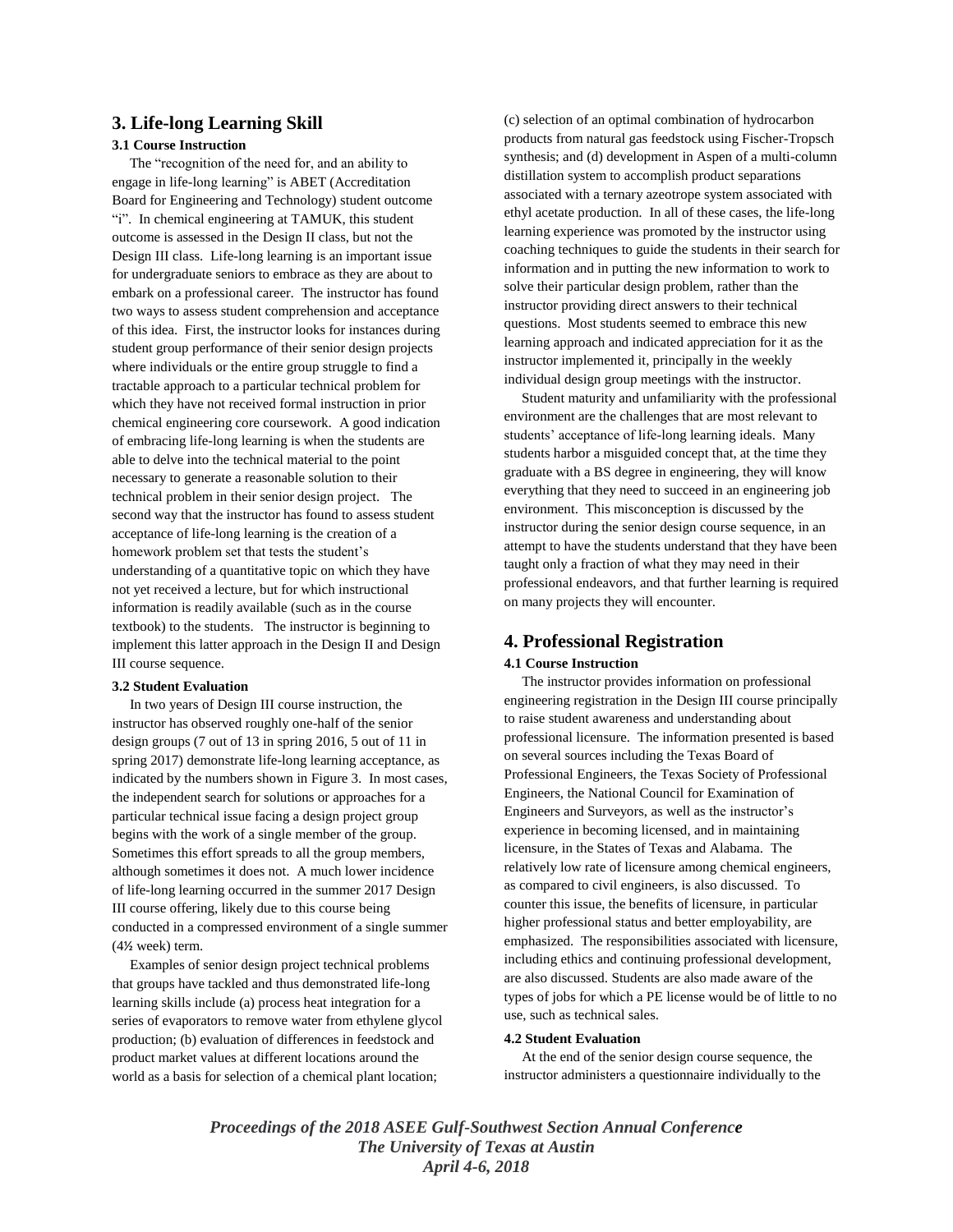students, with questions ranging from students current success in finding industrial employment to soliciting general comments on the strengths and weaknesses of the chemical engineering department at TAMUK. One of these questions is about whether the student has taken the fundamentals of engineering (FE) exam, or plans to do so in the future. The tally of results for this question is presented in Figure 4 for the spring 2017 and summer 2017 cohorts of Design III. In the spring 2017 class, 18 of 30 students indicated they planned to take the exam, while in the summer 2017 class, 11 of 14 students indicated the same. Thus, roughly 60 to 80 percent of the students are interested in pursuing the start of the PE registration process by taking the FE exam. This data was not available for the spring 2016 class. The chemical engineering department does not currently track actual numbers of students who have taken the FE exam.

# **5. Summary**

 Language barriers, unfamiliarity with the professional work environment, and maturity and experience are challenges that senior chemical engineering students face in improving skills necessary for professional work. Based on industry work experience and outcomes from 2½ years of instruction in the senior design course sequence, the

instructor has concluded that repetitive assignments (oral presentations and writing assignments), along with constructive feedback in classroom and individual settings, works well to improve student performance in oral and written communication assignments. The instructor finds that challenging students with technical problems that they have not been exposed to in classroom lectures, and using coaching to guide students to a solution, improves student realization of the need for life-long learning. Finally, the instructor concludes that relating personal experiences regarding PE licensure and writing assignments improves the student's understanding of the need for, and benefits of, professional engineering registration.

### **Acknowledgement**

 This work was supported by the Wayne H. King Department of Chemical and Natural Gas Engineering, Texas A&M University-Kingsville.



**Each of Ten Writing Assignments**

*Proceedings of the 2018 ASEE Gulf-Southwest Section Annual Conference The University of Texas at Austin April 4-6, 2018*